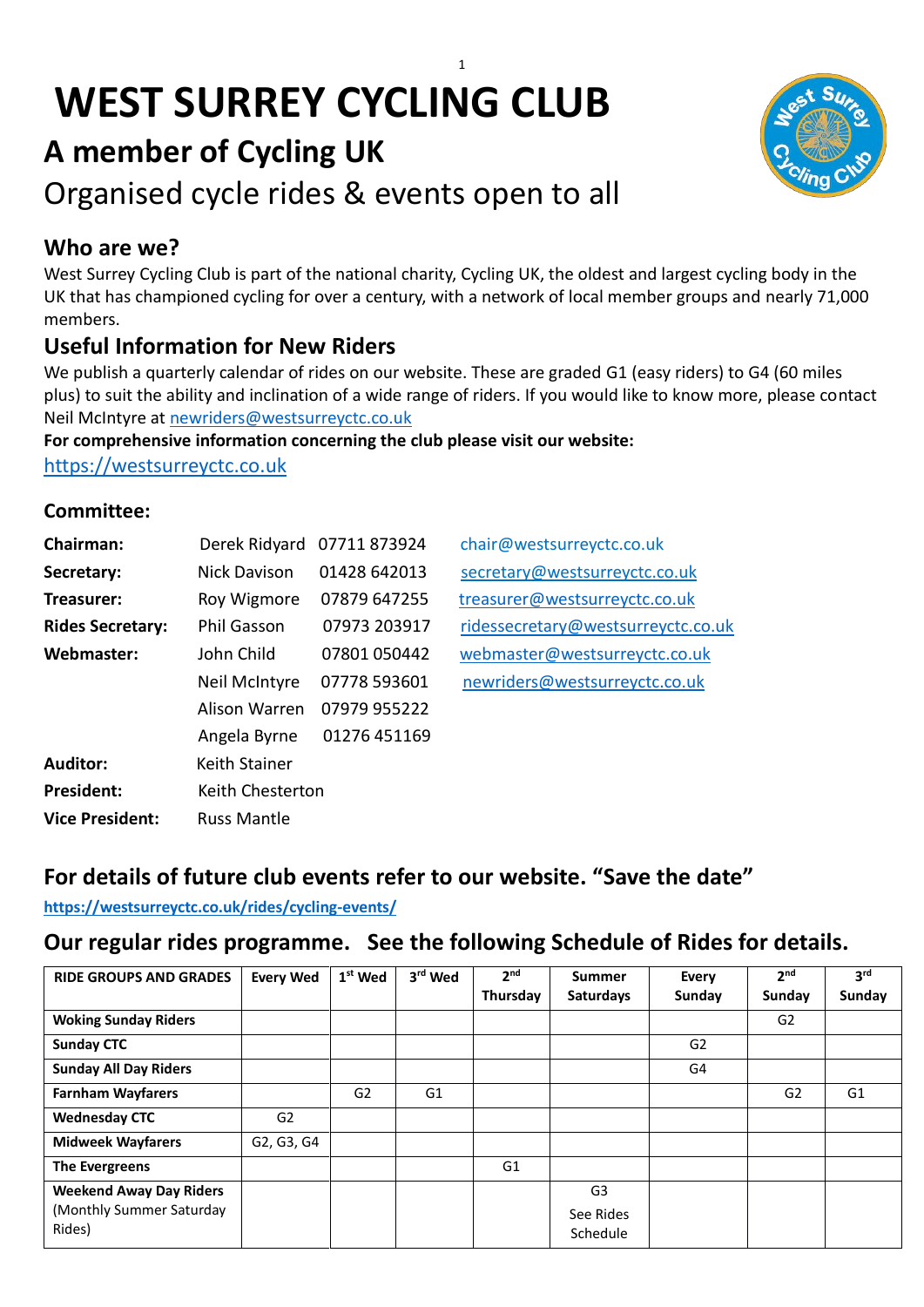#### **Ride Group Leaders**

Kindly note phone numbers are provided solely for emergency "on the day" use only.

| <b>Ride &amp; Grades</b>               |           | Leader                   | <b>Telephone</b> |
|----------------------------------------|-----------|--------------------------|------------------|
| <b>Rides Secretary</b>                 |           | <b>Phil Gasson</b>       | 07973 203917     |
|                                        |           |                          |                  |
| <b>Woking Sunday Riders.</b>           | Grade 2   | <b>Steve Brooks</b>      | 07818-863470     |
| <b>Sunday CTC.</b>                     | Grade 2   | <b>Peter Fennemore</b>   | 01483 300689     |
|                                        |           |                          |                  |
| <b>Sunday All Day Riders.</b>          | Grade 4   | <b>Peter Hackman</b>     | 07962 593746     |
|                                        |           |                          |                  |
| Farnham Wayfarers. Grade 1 and Grade 2 |           | <b>David Ross</b>        | 07802 927319     |
|                                        |           |                          |                  |
| <b>Wednesday CTC.</b>                  |           | <b>Hilary Stephenson</b> | 01483 572687     |
|                                        |           |                          |                  |
| <b>Midweek Wayfarers.</b>              | Grade 2   | <b>Martin Skinner</b>    | 07484 806175     |
|                                        | Grade 3   | <b>Phil Gasson</b>       | 07973 203917     |
|                                        | Grade 4   | <b>Mark Slater</b>       | 07725 945502     |
|                                        |           |                          |                  |
| <b>Weekend Away Day Rides.</b>         | Grade 3/4 | <b>Jerry Sender</b>      | 07917 582122     |
| <b>The Evergreens</b>                  | Grade 1   | John Hodder              | 07817834624      |

#### **Ride Leaders**

A full list of qualified Ride Leaders can be found on the club website, https://westsurreyctc.co.uk/ride-leaders/

#### **Group Riding Guidelines:**

#### **West Surrey CC's riding principle is: No-one left behind – bring everyone home safely**

Group riding is a wonderfully sociable way to cycle, and provides support when out riding; there will always be someone there to help you mend a puncture or help deal with a malfunction. However, group riding requires greater discipline and awareness than solo cycling and the club's *Group Riding Guidelines* set out in detail the responsibilities of all riders and this is essential reading if you choose to ride with us. You should also wear a cycle helmet and light coloured or fluorescent clothing so that you are visible to other road users.

Please visit<https://westsurreyctc.co.uk/rides/ride-guidelines-2/>

## **Useful Information**

**Spond:** most of our members are now registered on Spond and our events are typically published there in advance for members to indicate their intended participation. This provides the club with the necessary compliance with current Covid regulations. Publishing ride details including the route in advance also assists riders in choosing which event suits them. The club's policy is that all rides are open to any member – providing of course that they are comfortable riding the distance at the average speed typical of the group. Please visi[t https://westsurreyctc.co.uk/how-to-use-spond/](https://westsurreyctc.co.uk/how-to-use-spond/)

In addition to Spond, **'WhatsApp**' is used by some member groups as a means of communication. To get details of how to join your WhatsApp group speak with your Ride Leader.

**Changes to Published Rides:** Late or last-minute changes to rides will be notified to participants via Spond and WhatsApp, so please check these before you set out on a ride. In addition, you can also receive e-mail alerts of all new website postings (either from the committee or urgent info) simply by signing up at: [https://westsurreyctc.co.uk/members/registration/.](https://westsurreyctc.co.uk/members/registration/) Then specify which group(s) you would like to hear announcements about.

We encourage our members to wear **Club Clothing**. Cycling tops, along with a range of other club specific cycle clothing are available at club sponsored prices. For more information go to https://www.westsurreyctc.co.uk/members/clubclothing/ or contact Derek Ridyard.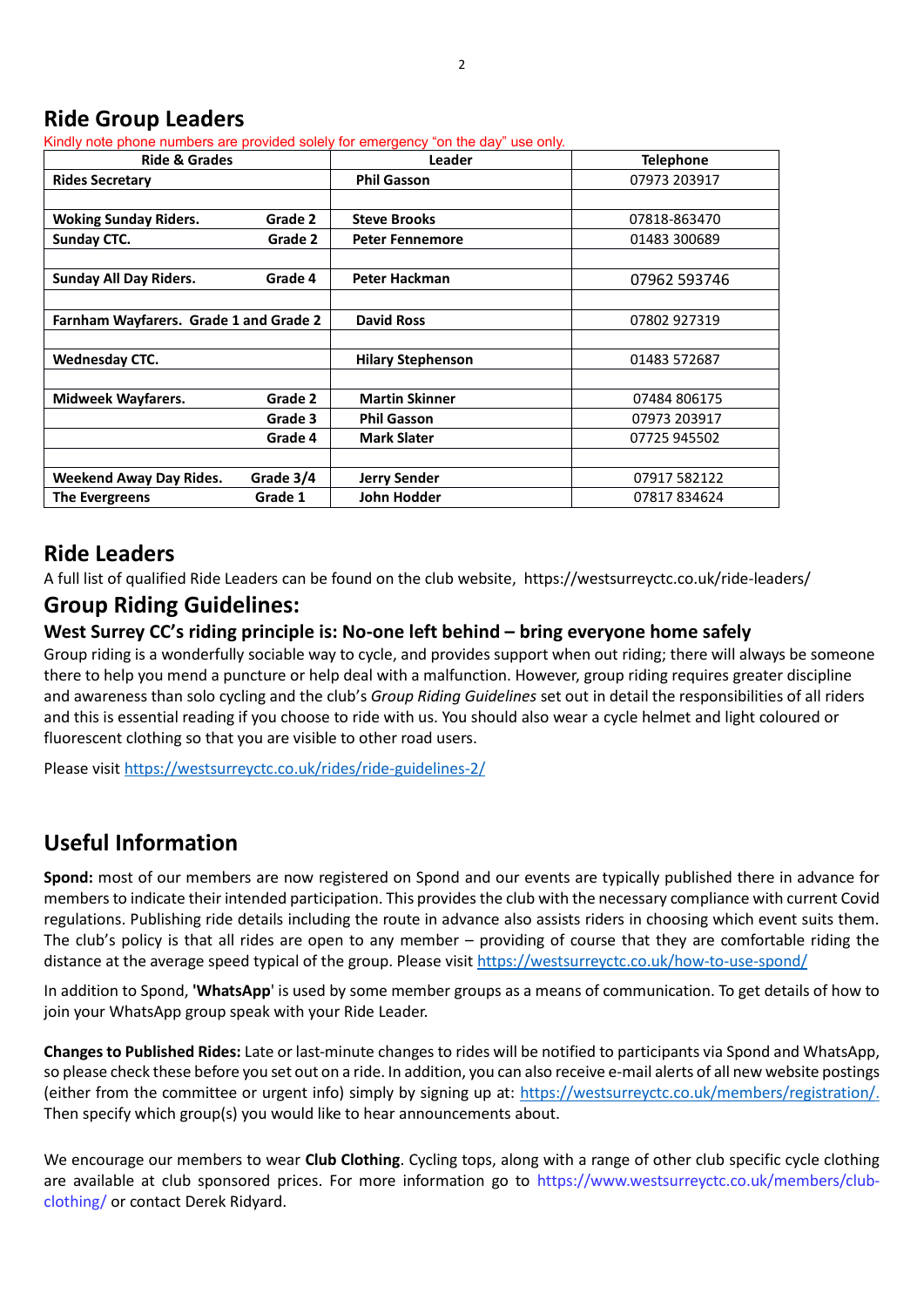# **SCHEDULE OF ORGANISED CYCLE RIDES. April, May and June 2022**

**Useful note: All Club cycle rides can be synchronised automatically with your smart phone calendar. Visit:<https://westsurreyctc.co.uk/rides/cycling-events/>**

#### **Sunday CTC – Grade 2 – Cycle to Coffee**

**When: 09:30** prompt (unless otherwise stated) every Sunday. **Where**: See schedule below.

**How Far:** Half-day rides typically 20-25 miles at 11-13 mph.

**Who to contact:** Peter Fennemore 01483 300689.

Rides often led by Brian Ross, leave from the Snooty Fox Café in Shalford at 9.30hrs – please register via Spond in advance. Riders may also make their own way individually to the designated coffee stop for around 10.30hrs. Please register in advance by Spond if you would like to stay out for lunch as places may be limited due to any prevailing COVID restrictions.

| <b>Date</b>      | <b>Start</b>               | <b>Coffee</b>                        |
|------------------|----------------------------|--------------------------------------|
| April 2022       |                            |                                      |
|                  |                            |                                      |
| 3                | Guildford Library, GU1 4AL | Costa coffee, Cobham                 |
| 10               | Snooty Fox Café, Shalford  | The Tern Café, Frensham Little Pond. |
| 17               | Snooty Fox Café, Shalford  | Rural Life Centre, Tilford Reeds.    |
| 24               | Snooty Fox Café, Shalford  | Village Shop, Peaslake               |
| <b>May 2022</b>  |                            |                                      |
| 1                | Guildford Library, GU1 4AL | RHS Café Wisley                      |
| 8                | Guildford Library, GU1 4AL | Heartworks, Holmbury St Mary         |
| 15               | Snooty Fox Café, Shalford  | Elliot's Coffee Shop, Chiddingfold   |
| 22               | Snooty Fox Café, Shalford  | Old Post Office, Abinger Hammer      |
| 29               | Snooty Fox Café, Shalford  | Rural Life Centre, Tilford Reeds.    |
| <b>June 2022</b> |                            |                                      |
| 5                | Guildford Library, GU1 4AL | Squire's Garden Centre, West Horsley |
| 12               | Snooty Fox Café, Shalford  | Manor Tea Room, Seale                |
| 19               | Snooty Fox Café, Shalford  | Heartworks, Holmbury St Mary         |
| 26               | Snooty Fox Café, Shalford  | Hambledon, Village Shop              |

#### **Farnham Wayfarers.**

#### **2 nd Sunday Rides – Grade 2**

**When: 09:30** (unless otherwise stated) on the second Sunday of each month

**Where**: See schedule below

**How Far:** At the Ride Leaders discretion either an all day ride of approximately 40 miles at 10mph with a stop for a pub lunch, or a morning only ride of approximately 20 to 30 miles with a coffee stop.

**Who to contact:** David Ross – 07802 927319

| Date                   | <b>Start location and Leader</b>                                           | Coffee              |
|------------------------|----------------------------------------------------------------------------|---------------------|
| 10 <sup>th</sup> April | Farnham Maltings, Bridge Square, Farnham GU9 7QR   Chocolate Frog Company, |                     |
|                        | Leader: David Ross                                                         | Oakhanger, GU35 9JA |
| $8th$ May              | TBC.                                                                       | <b>TBC</b>          |
|                        | Leader: Angela Byrne                                                       |                     |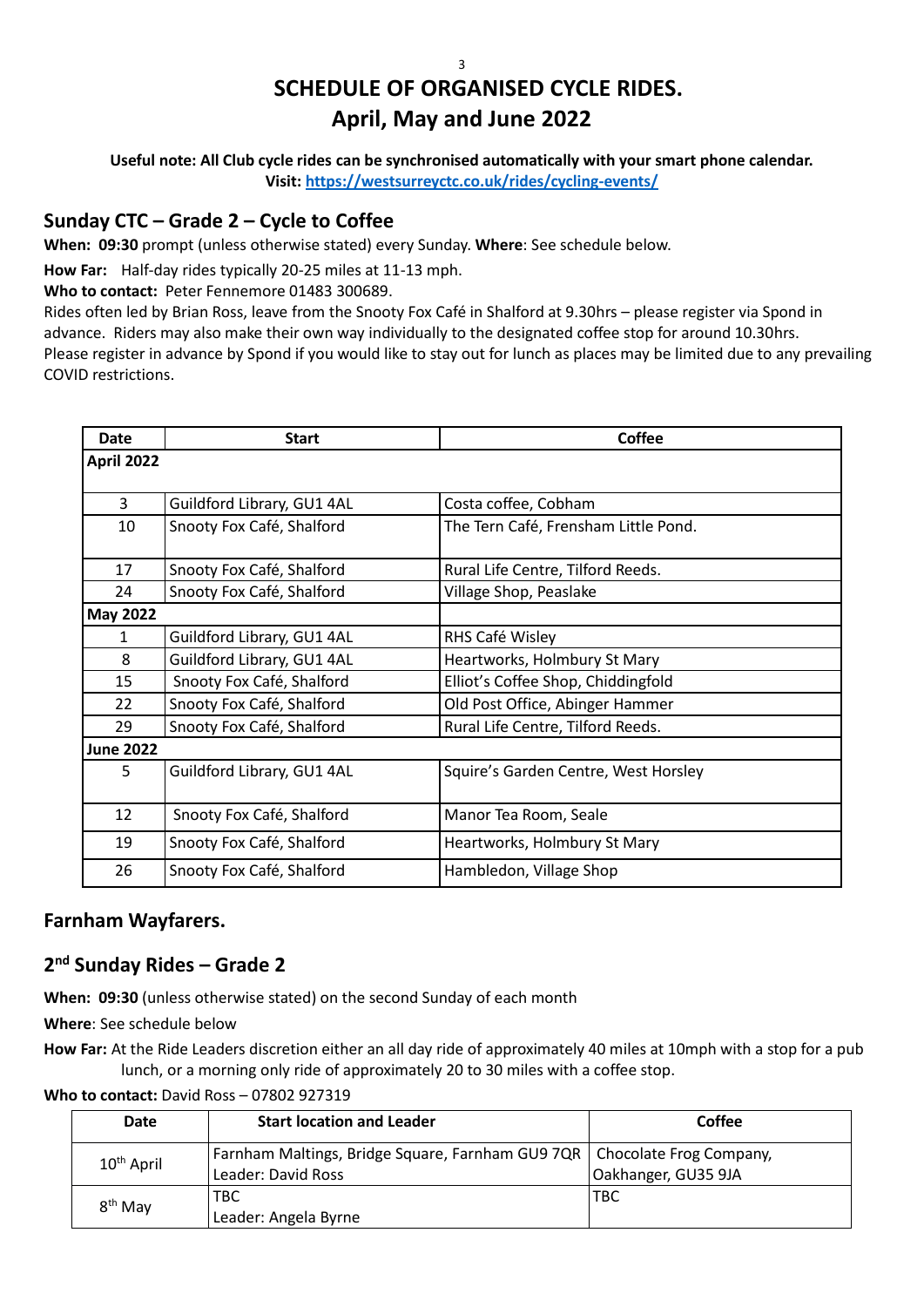| $12th$ June | Farnham Maltings, Bridge Square, Farnham GU9 7QR   Hambledon Village Shop, |                               |
|-------------|----------------------------------------------------------------------------|-------------------------------|
|             | l Leader: David Ross                                                       | The Cricket Green, Hambledon, |
|             |                                                                            | <b>GU8 4HF</b>                |

#### **Farnham Wayfarers, continued.**

#### **3 rd Sunday Rides – for Easy Riders – Grade 1**

**When: 09.30** (unless otherwise noted).

Morning ride of approximately 18 to 25 miles (maybe some tracks, suitable for road bikes) at a gentle pace of approximately 8mph with a coffee stop.

**Who to contact:** David Ross – 07802 927319

| <b>Date</b>            | <b>Start Location and leader</b>                                                                         | Coffee                                               |
|------------------------|----------------------------------------------------------------------------------------------------------|------------------------------------------------------|
| 17 <sup>th</sup> April | Farnham Maltings, Bridge Square, Farnham GU9 7QR   Tilford Village Shop, GU10 2BL<br>Leader: David Ross. |                                                      |
| $15th$ May             | TBC.<br>Leader: TBC                                                                                      | <b>TBC</b>                                           |
| $19th$ June            | Farnham Maltings, Bridge Square, Farnham GU9 7QR<br>Leader: David Ross.                                  | Manor Farm Tea Room, Wood Lane,<br>Farnham, GU10 1HR |

#### **1 st Wednesday Rides–Grade 2**

**When: 09:30** (unless otherwise stated) on the first Wednesday of each month

**Where**: See schedule below

**How Far:** All-day rides of approximately 40-45 miles at 10-12 mph with a stop for a pub lunch.

**Who to contact:** David Ross – 07802 927319

| <b>Date</b>              | <b>Start Location and Leader</b> | Coffee/lunch                                 |
|--------------------------|----------------------------------|----------------------------------------------|
| 6 <sup>th</sup><br>April | Farnham Maltings, Bridge Square, | Coffee: Avenue Nurseries, Avenue Road,       |
|                          | Farnham GU9 7QR                  | Lasham, GU34 5SU.                            |
|                          |                                  | Lunch: The Castle of Comfort, Castle Street, |
|                          | Leader: David Ross.              | Medstead, GU34 5LU                           |
| 4 <sup>th</sup><br>May   | <b>TBC</b>                       | <b>TBC</b>                                   |
|                          | Leader: Paul Herber.             |                                              |
|                          |                                  |                                              |
| $1st$ June               | <b>TBC</b>                       | <b>TBC</b>                                   |
|                          | Leader: Charles Tonkin.          |                                              |
|                          |                                  |                                              |

#### **3 rd Wednesday Rides - For Easy Riders - Grade 1**

**When: 09:30** (unless otherwise stated) on the third Wednesday of each month

**Where**: Farnham Maltings GU9 7QR

**How Far:** Morning rides of approximately 20-25 miles at 8-10 mph with a coffee stop.

**Who to contact:** David Ross – 07802 927319

| Date                   | <b>Start Location and Leader</b> | <b>Coffee</b> |
|------------------------|----------------------------------|---------------|
| 20 <sup>th</sup> April | TBC<br>Leader: Harry Glover.     | <b>TBC</b>    |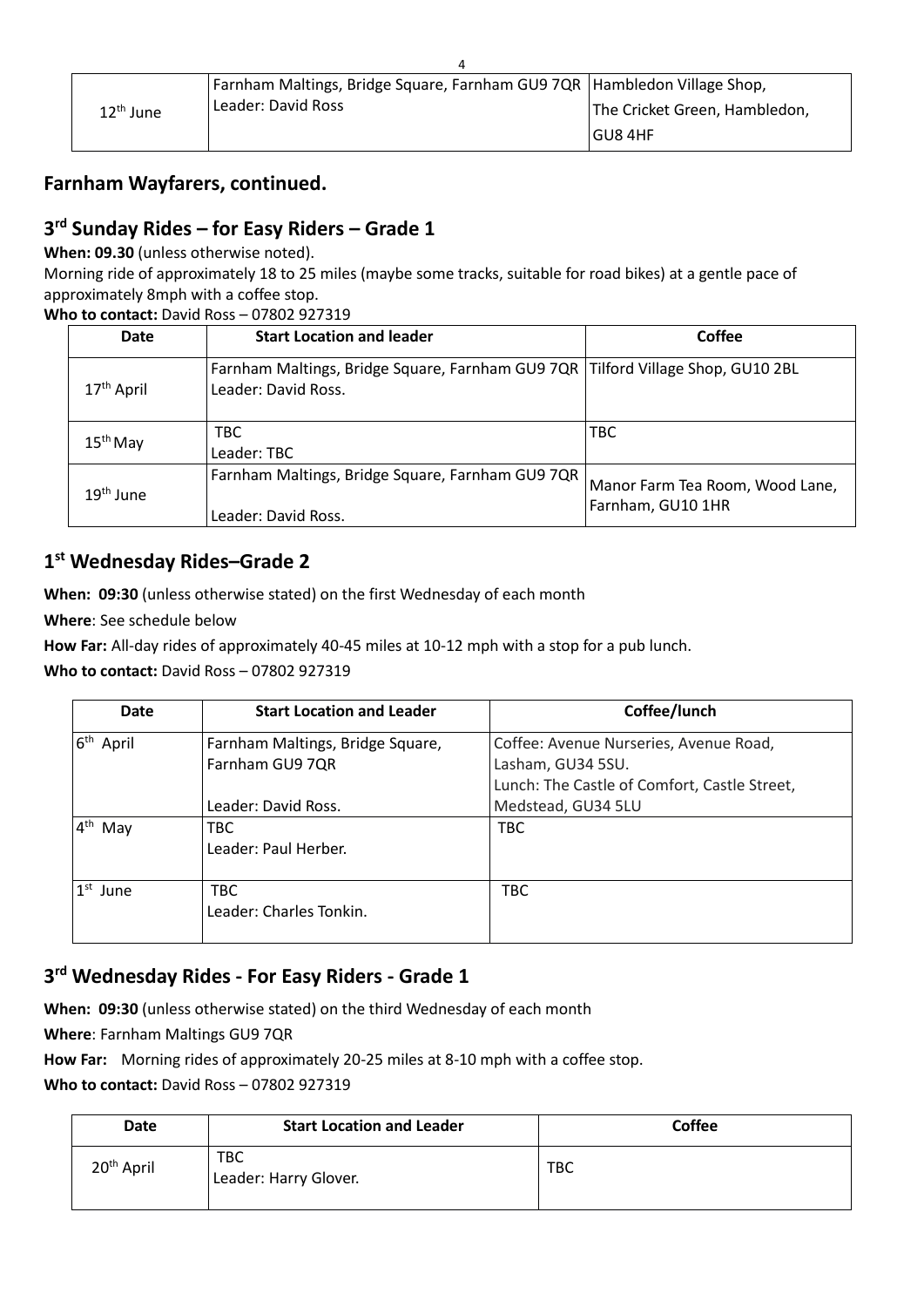| $18th$ May  | <b>TBC</b><br>Leader: Liz Palethorpe.                                      | <b>TBC</b>                               |
|-------------|----------------------------------------------------------------------------|------------------------------------------|
| $15th$ June | Farnham Maltings, Bridge Square, Farnham<br>GU9 7QR<br>Leader: David Ross. | Fountains, High Street, Odiham, RG29 1LP |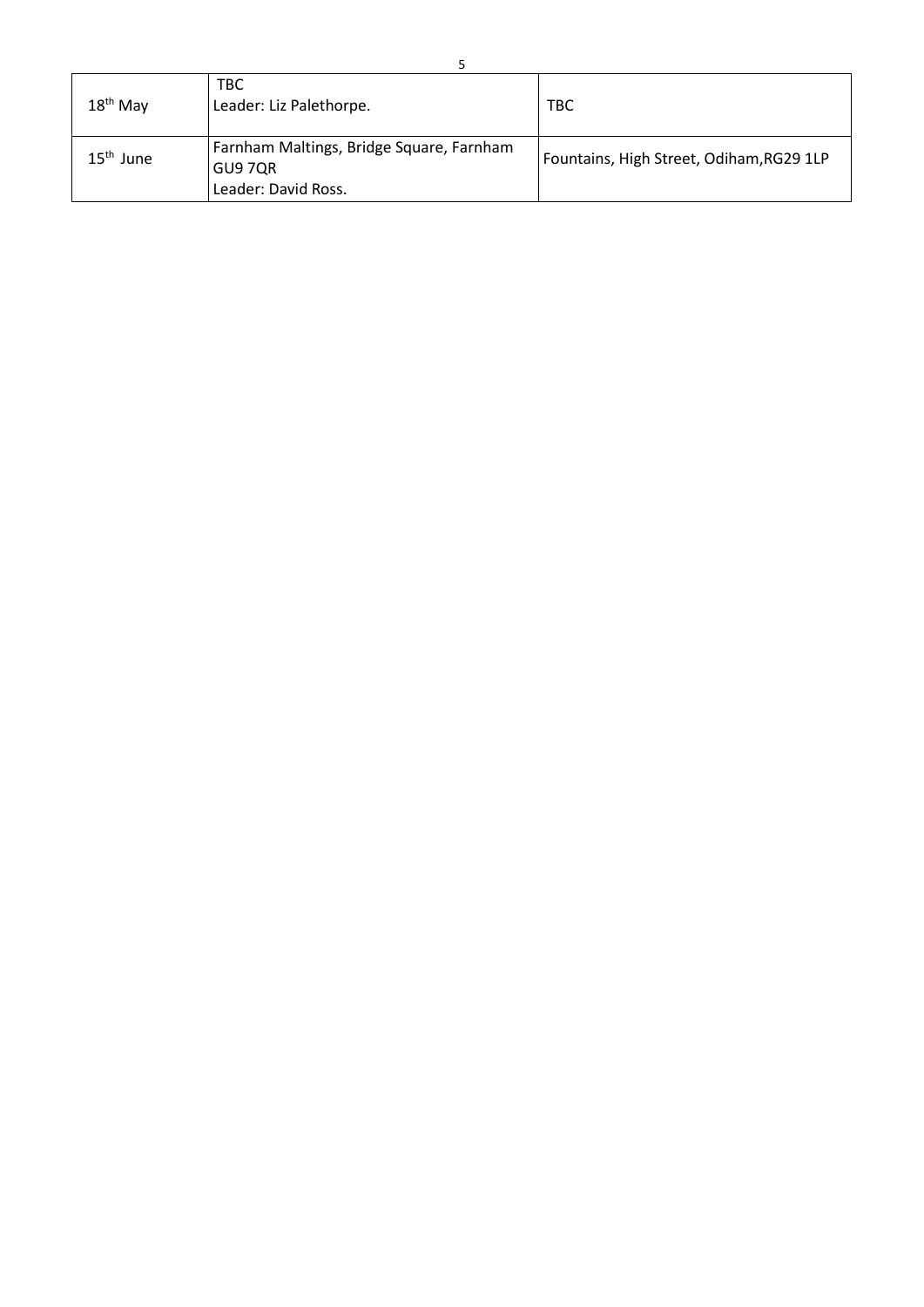#### **Wednesday CTC – Grade 2 – Cycle to Coffee**

**When: 09:30** prompt (unless otherwise stated) every Wednesday. **Where**: See schedule below.

**How Far:** Half-day rides typically 20-25 miles at 11-13 mph.

**Who to contact:** Brian Ross 07733 268543

Rides led by Brian Ross leave from the Snooty Fox Café in Shalford at 09.30 – please register by Spond in advance. Riders may also make their own way individually to the designated coffee stop for around 10.30. Please register in advance by Spond if you would like to stay out for lunch as places may be limited due to COVID restrictions.

| <b>Date</b>  | <b>Start</b>              | <b>Coffee</b>                        |
|--------------|---------------------------|--------------------------------------|
| <b>April</b> |                           |                                      |
|              |                           |                                      |
| 6            | Snooty Fox Café, Shalford | Manor Farm Tea Room, Seale           |
| 13           | Snooty Fox Café, Shalford | The Old Post Office, Abinger Hammer  |
| 20           | Snooty Fox Café, Shalford | Hambledon Village shop.              |
| 27           | Snooty Fox Café, Shalford | Little Barn Café, Elstead            |
| <b>May</b>   |                           |                                      |
| 4            | Snooty Fox Café, Shalford | Wild and Green, Cranleigh            |
| 11           | Snooty Fox Café, Shalford | Rural Life Centre, Tilford Reeds.    |
| 18           | Snooty Fox Café, Shalford | Manor Farm Tea Room, Seale           |
| 25           | Snooty Fox Café, Shalford | Bricks Café, Smithbrook Kilns.       |
| June         |                           |                                      |
| $\mathbf{1}$ | Snooty Fox Café, Shalford | Elliott's Coffee Shop, Chiddingfold  |
| 8            | Snooty Fox Café, Shalford | Hambledon village shop.              |
| 15           | Snooty Fox Café, Shalford | Plaistow Village Shop.               |
| 22           | Snooty Fox Café, Shalford | The Tern Cafe, Frensham Little Pond. |
| 29           | Snooty Fox Café, Shalford | Wild and Green, Cranleigh.           |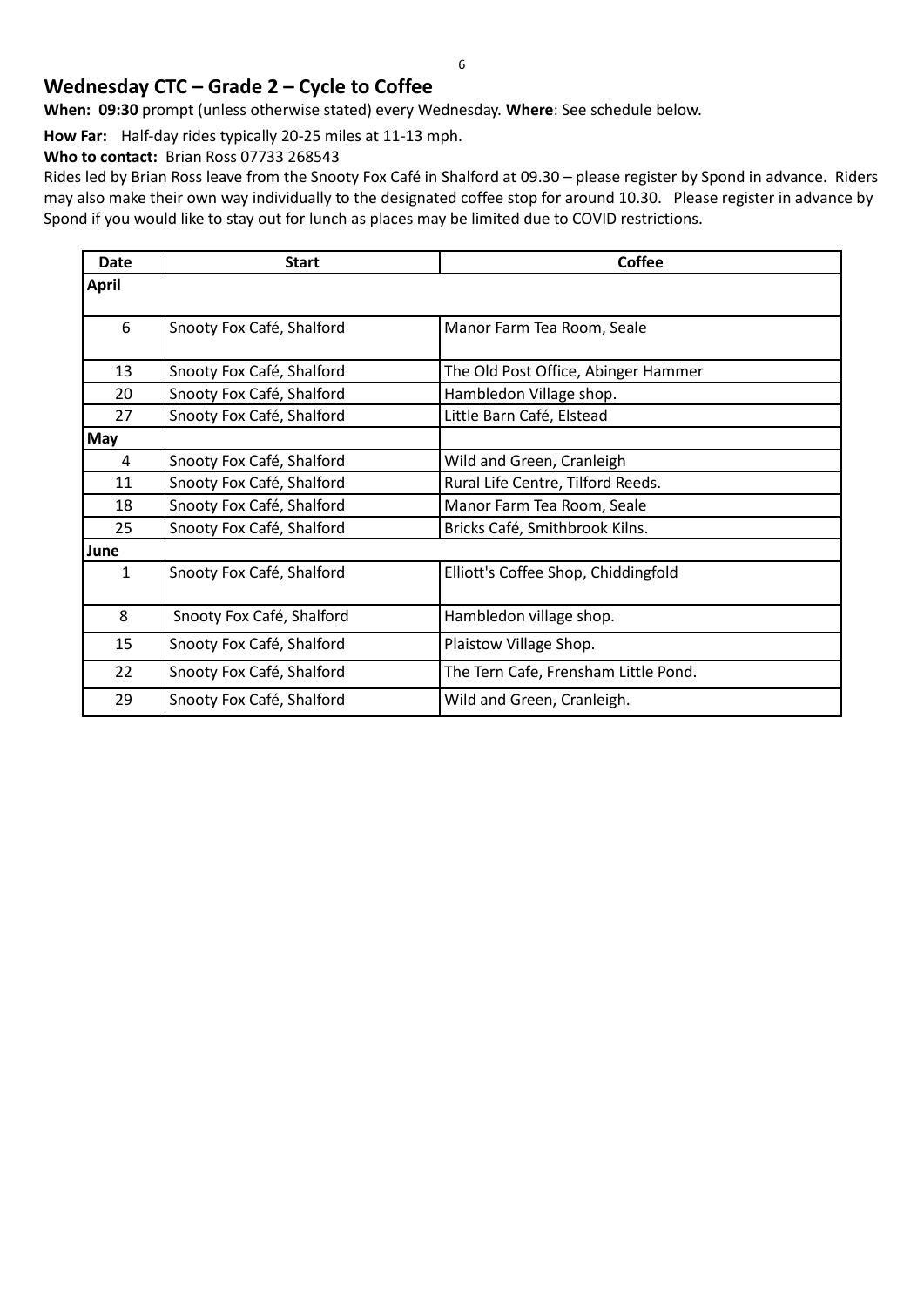#### **Sunday All-Day Riders – Grade 4.**

**When: 09:00** (unless otherwise stated) on every Sunday each month.

**Where**: Start location and ride details will be fully described within the Spond invitation.

**How Far:** All-day rides for the more energetic – 60 to 90 miles at a steady pace of around 13 to 14 mph. **Who to contact:** Peter Hackman 07962 593746 or via [pawhackman@hotmail.com](mailto:pawhackman@hotmail.com)

**SADRiders** will receive full ride details via Spond by the preceding Friday night.

Any further queries should be directed to Peter Hackman via the Spond app or via the SADR WhatsApp group.

#### **Midweek Wayfarers - Grade 2**.

**When**: 10:00hrs (unless otherwise stated) Generally every Wednesday from Pirbright Village Green. **Where**: Start location and ride details will be fully described within the Spond App invitation. **How far**: 30 - 40 miles at 10 to 12 mph. **Contact**: **Martin Skinner. 07484 806175**

#### **Woking Sunday Riders for Easy Riders and Intermediates – Grade 2.**

**When:** 09:30hrs on the first Sunday of the month. **Where**: Start location and ride details will be fully described within the Spond App invitation. **How Far:** 25 - 30 miles at 10 - 12 mph. Morning rides with mid-morning coffee stop. **Who to contact: Steve Brooks. 07818-863470**

#### **The Evergreens - Grade 1.**

When: II:00 hrs on the second Thursday of each month. (14<sup>th</sup> April, 12<sup>th</sup> May and 9<sup>th</sup> June.) **Where:** WWF Headquarters, Brewery Road Woking, GU21 4LL (Brewery Road Car Park) concerning the **How far:** Approximately 6 miles each way. Aim to arrive at 12.00hrs at Royal Oak PH, Aldershot Road, Pirbright, GU24 0DQ. **Who to contact: John Hodder** 07817 834624

Comprehensive details concerning the event will be published via Spond App.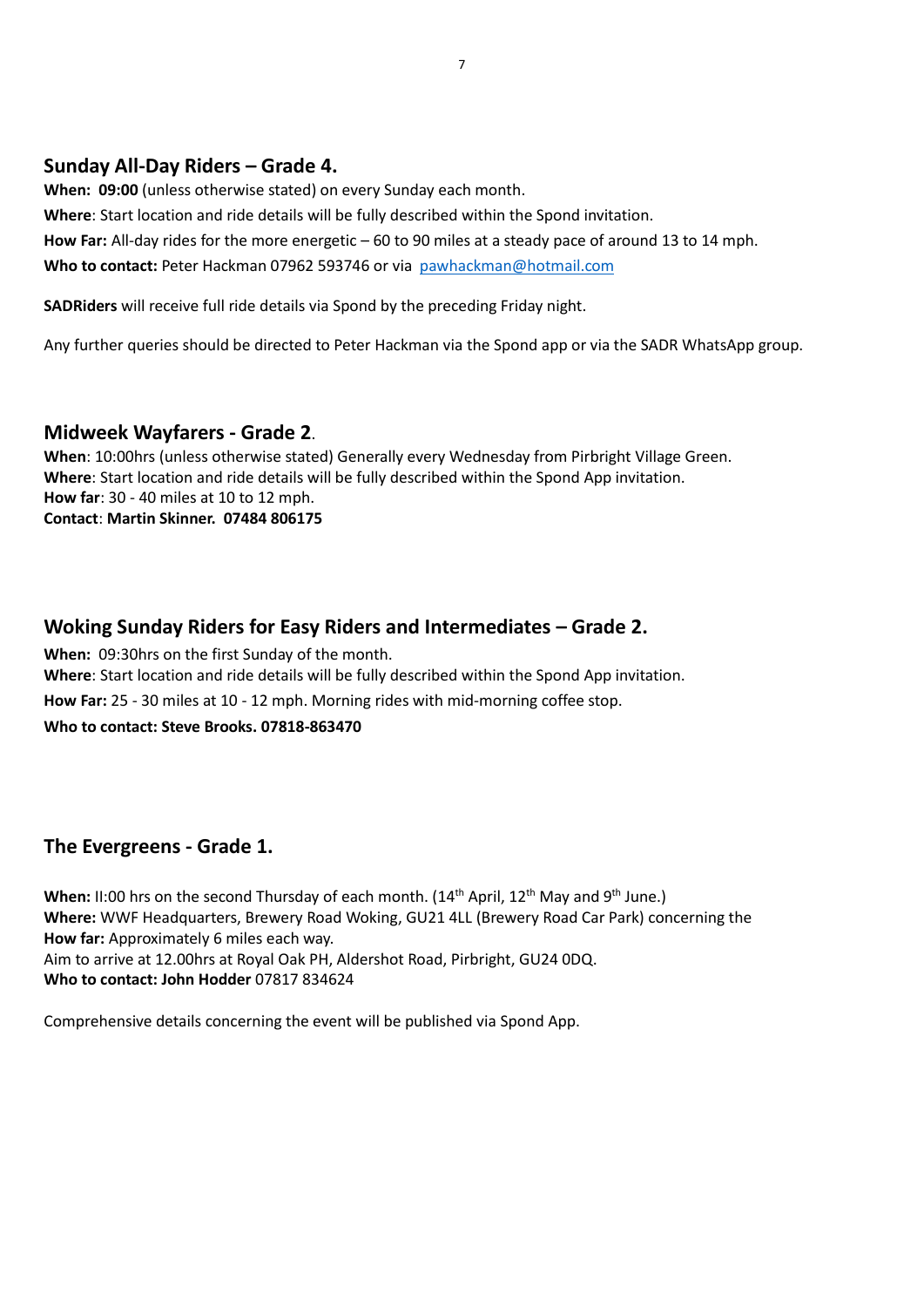#### **Midweek Wayfarers – Grade 3.**

**When: Every Wednesday.** Currently two rides each week from different start locations**.** 

**Contact: Phil Gasson.** 07937 203917

Most rides have a designated mid-morning coffee break with a lunch stop advised beforehand. Comprehensive details posted on Spond.

#### **Grade 3's** (40-60 miles, 12-14 mph) Normal start time circa **09.45hrs**

**Where**: Start location and ride details will be fully described within Spond invitation posted by the Ride Leader a few days before the ride. Below is a *guide schedule* for the next quarter which may be modified by the allocated Ride Leader.

Refer to Spond for updated accurate information regarding refreshment stops, i.e. Coffee and/or lunch.

**TA** =Train Assist (TA) =Optional train assist available near to start.

|                   |          | Midweek Wayfarers Grade 3, suggested Ride Schedule.                 |
|-------------------|----------|---------------------------------------------------------------------|
| <b>April 2022</b> |          |                                                                     |
| 6                 | Start 1: | Conkers GC, Old Basing, RG24 7JL<br>(TA) to Hook, 09.19 from Woking |
|                   | Start 2: | Shere Car Park, GU5 9HF<br>(TA) to Gomshall                         |
| 13                | Start 1: | Pirbright Green, GU24 OLP                                           |
|                   | Start 2: | Albury Heath Car Park, GU5 9DA<br>(TA) to Chilworth                 |
| 20                | Start 1: | Puttenham Common Tarn (lower) Car Park GU10 1JH                     |
|                   | Start 2: | Ripley Green, GU23 6AR                                              |
| 27                | Start 1: | Normandy Village Hall, Glaziers Lane, GU3 2DD                       |
|                   | Start 2: | TA to Haslemere Station. 09.13 from Woking                          |
| <b>May 2022</b>   |          |                                                                     |
| 4                 | Start 1: | New Inn, Send, GU23 7EN                                             |
|                   | Start 2: | Squires GC, Milford, GU8 5HL (TA) Milford.                          |
| 11                | Start 1: | TA Woking/Brookwood to Alton. 9.00 train from Woking.               |
|                   | Start 2: | Chinthurst Hill NT Car Park, GU5 OPS (TA) Shalford                  |
| 18                | Start 1: | Hambledon Village Shop, GU8 4HF<br>(TA) Witley                      |
|                   | Start 2: | Mayford Green, Woking GU22 ONL                                      |
|                   |          |                                                                     |
| 25                | Start 1: | Pirbright Green, GU24 OLP                                           |
|                   | Start 2: | Albury Heath Car Park, GU5 9DA (TA) to Chilworth.                   |
|                   |          |                                                                     |
| <b>June 2022</b>  |          |                                                                     |
| $\mathbf{1}$      | Start 1: | Puttenham Common Tarn (lower) Car Park GU10 1JH                     |
|                   | Start 2: | Ripley Green, GU23 6AR                                              |
|                   |          |                                                                     |
| 8                 | Start 1: | Normandy Village Hall, Glaziers Lane, GU3 2DD                       |
|                   | Start 2: | TA to Rowlands Castle. 08.25 from Woking.                           |
| 15                | Start 1: | TA Woking/Brookwood to Winchfield. 09.19 from Woking.               |
|                   | Start 2: | Chinthurst Hill NT Car Park, GU5 OPS (TA) Shalford                  |
| 22                | Start 1: | New Inn, Send, GU23 7EN                                             |
|                   | Start 2: | Squires GC, Milford, GU8 5HL (TA) Milford.                          |
|                   |          |                                                                     |
| 29                | Start 1: | Moat Car Park, Elstead, GU8 6LW                                     |
|                   | Start 2: | Ripley Green GU23 6AR                                               |
|                   |          |                                                                     |

**Contact: Phil Gasson** 07973 203917